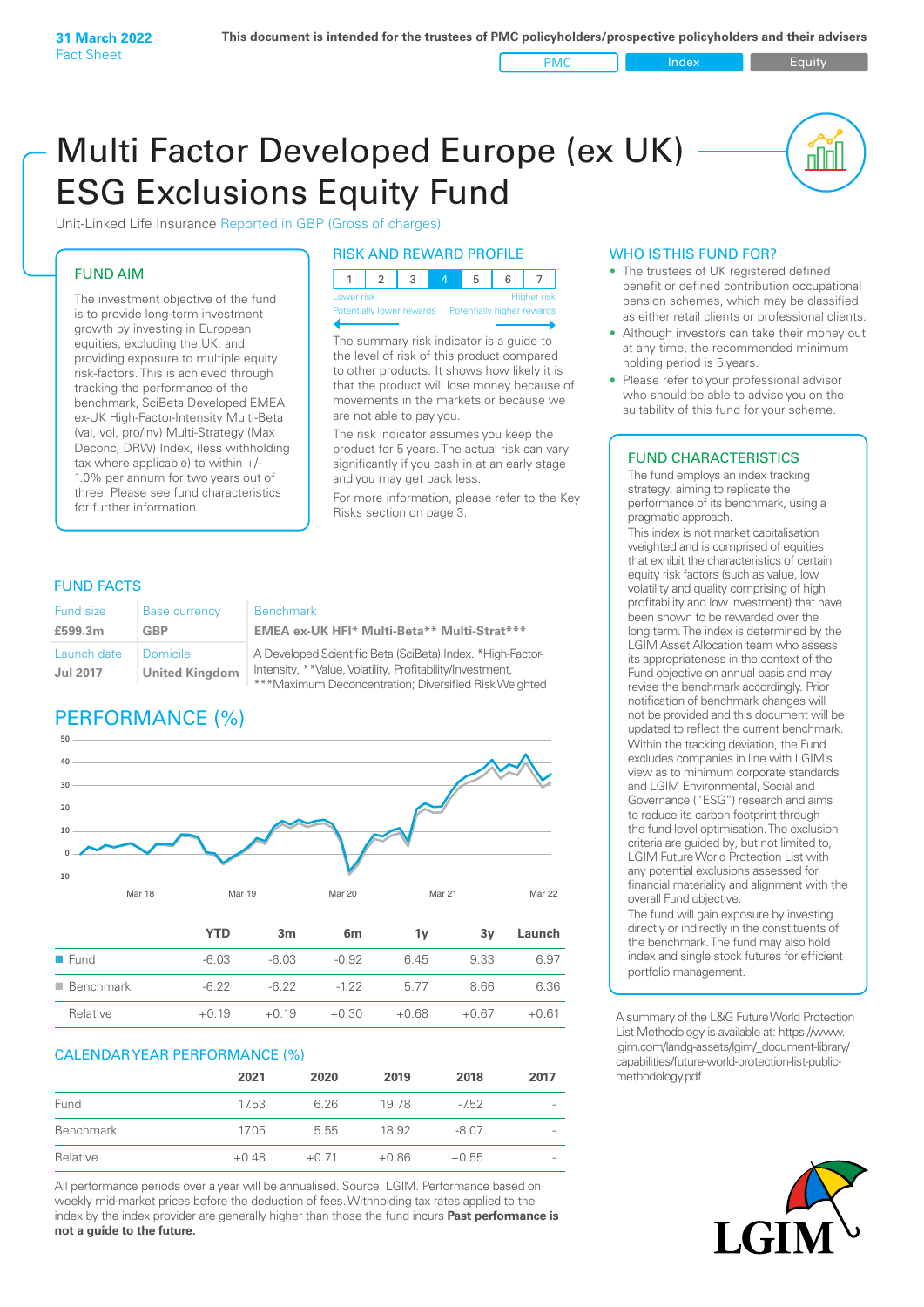Unit-Linked Life Insurance Reported in GBP (Gross of charges)

# PORTFOLIO BREAKDOWN

All data source LGIM unless otherwise stated. Totals may not sum due to rounding. In order to minimise transaction costs, the Fund will not always own all the assets that constitute the index and on occasion it will own assets that are not in the index. The number of fund holdings can differ from the index due to corporate events and proxy holdings.



## SECTOR (%)

| $\blacksquare$ Financials  | 220  |
|----------------------------|------|
| $\blacksquare$ Industrials | 16.5 |
| ■ Basic Materials          | 12.8 |
| ■ Non-cyclical Consumer    | 12.1 |
| ■ Healthcare               | 11.1 |
| ■ Cyclical Consumer        | 9.5  |
| <b>Technology</b>          | 8.7  |
| ■ Energy                   | 3.2  |
| $\blacksquare$ Utilities   | 3.2  |
| $\blacksquare$ Other       | 1.0  |
|                            |      |

|  | <b>MARKET CAPITALISATION (</b> |
|--|--------------------------------|

| ■ Large              | 66.7 |
|----------------------|------|
| $\blacksquare$ Mid   | 33.2 |
| $\blacksquare$ Small | 0.2  |

■ Top 10 holdings 13.1% Rest of portfolio 87.0% No. of holdings in fund 183 No. of holdings in index 187

## $\%$ ) TOP 10 HOLDINGS (%)

| Roche Holding                | 1.6 |
|------------------------------|-----|
| Koninklijke Ahold Delhaize   | 1.5 |
| Koninklijke Dsm              | 15  |
| Sanofi                       | 14  |
| Carrefour                    | 1.3 |
| Uch                          | 1.3 |
| <b>Novartis</b>              | 1.2 |
| Kuehne + Nagel International | 12  |
| Nestle                       | 11  |
|                              | 11  |
|                              |     |

#### COUNTRY (%)

|             | France       | 20.5 |  |
|-------------|--------------|------|--|
|             | Switzerland  | 17.6 |  |
|             | Germany      | 13.4 |  |
| =           | Netherlands  | 11.2 |  |
| C           | Sweden       | 6.4  |  |
|             | Spain        | 5.1  |  |
|             | Italy        | 5.0  |  |
| $\bigoplus$ | Finland      | 4.9  |  |
|             | Denmark      | 3.9  |  |
|             | <b>Other</b> | 12.1 |  |
|             |              |      |  |



The Index Fund Management team comprises 25 fund managers, supported by two analysts. Management oversight is provided by the Global Head of Index Funds. The team has average industry experience of 15 years, of which seven years has been at LGIM, and is focused on achieving the equally important objectives of close tracking and maximising returns.